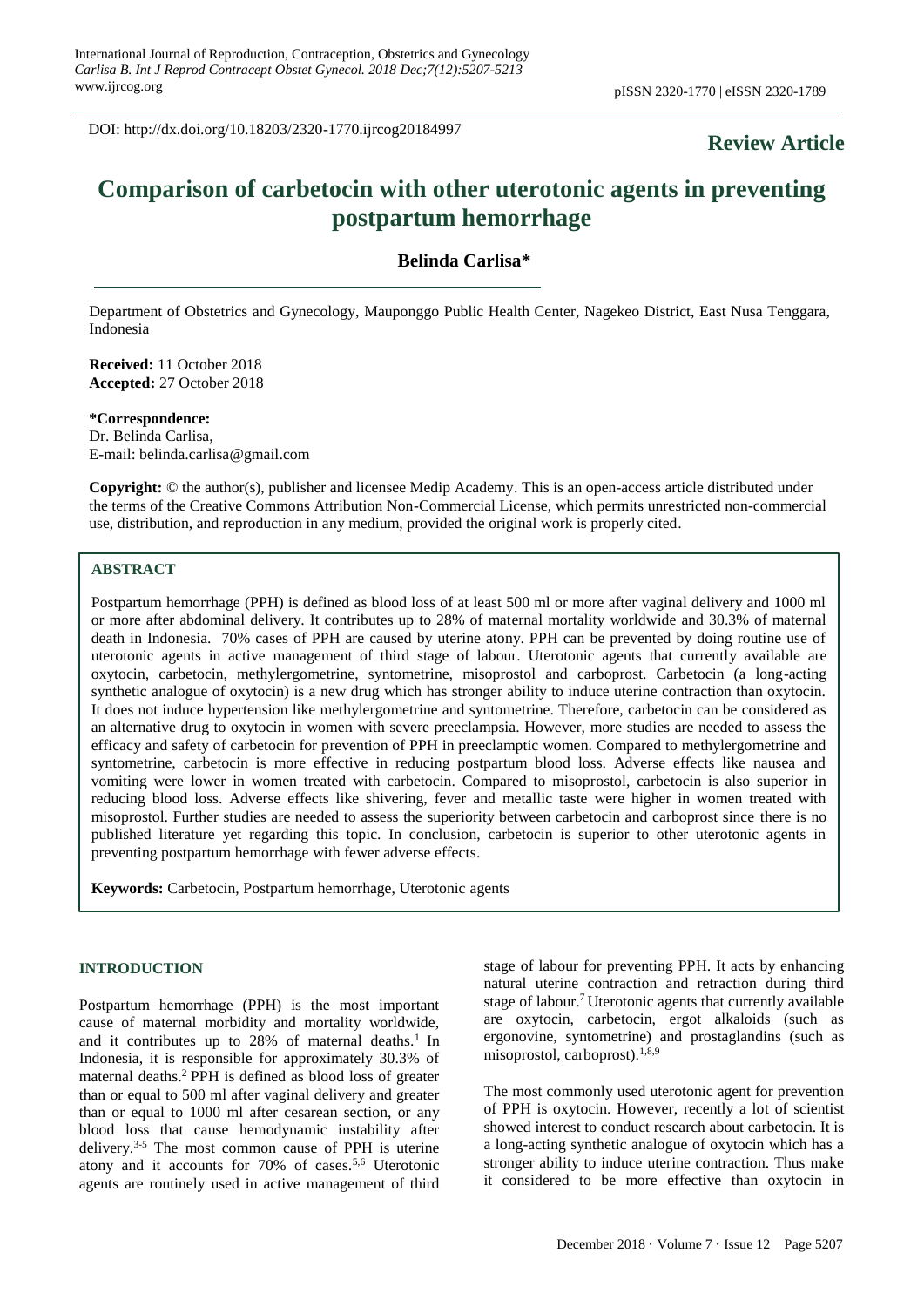preventing PPH.<sup>1</sup> Several studies have reported that carbetocin decreases the need for additional uterotonic agents compared to oxytocin.7,10,11

Moreover, studies from Reyes et al and Nucci et al showed that carbetocin had similar safety profile with oxytocin in preventing PPH in women with severe preeclampsia.12,13 Therefore, the author is interested to write this review article to compare the efficacy of carbetocin with other uterotonic agents in preventing postpartum hemorrhage using recent evidence.

#### **POSTPARTUM HEMORRHAGE (PPH)**

#### *Definition*

Postpartum hemorrhage (PPH) is defined as blood loss of greater than or equal to 500 ml after vaginal delivery and greater than or equal to 1000 ml after abdominal delivery or any blood loss that causes hemodynamic instability after delivery.3-5 PPH that occurs in the first 24 hours after delivery is defined as primary PPH while between 24 hours and 6 weeks after delivery is defined as secondary PPH.<sup>14,15</sup>

#### *Etiology*

Etiology of PPH is often referred as the four T; tone (uterine atony), tissue (retained placenta), trauma (laceration of genital tract), and thrombin (coagulopathy).3,9 Among these etiology, 70% of cases are caused by uterine atony.5,6

#### *Prevention*

Prevention of PPH can be done by doing active management of the third stage of labor routinely. This protocol consists of 3 procedures; the use of uterotonic agents just after the birth of baby, controlled cord traction and uterine massage.3,5,16 Uterotonic agents that currently available for preventing PPH are oxytocin, carbetocin, methylergometrine, syntometrine, misoprostol and carboprost.<sup>7</sup> Pharmacology of these drugs is shown in Table 1.

| <b>Drug</b>                       | Dose and route                                                                       | <b>Onset of action</b>                                                                      | <b>Duration of</b><br>action                                                | <b>Side effects</b>                                                                                                                                | <b>Contraindications</b>                                                                |
|-----------------------------------|--------------------------------------------------------------------------------------|---------------------------------------------------------------------------------------------|-----------------------------------------------------------------------------|----------------------------------------------------------------------------------------------------------------------------------------------------|-----------------------------------------------------------------------------------------|
| Oxytocin <sup>3,5,16,17</sup>     | 10 IU im or $5-$<br>10 IU by slow<br>iv injection                                    | 2-3 minutes                                                                                 | 15-30 minutes                                                               | Hypotension,<br>myocardial ischemia,<br>arrhythmias, nausea,<br>vomiting, headache,<br>flushing, and release of<br>atrial and brain<br>natriuretic | Unknown                                                                                 |
| Carbetocin <sup>5,8,18</sup>      | $100 \mu g$ iv or im                                                                 | 2 minutes                                                                                   | 2-4 hours after<br>iv injection, 6-<br>120 minutes<br>after im<br>injection | Nausea, vomiting,<br>abdominal pain,<br>hypotension,<br>headache, chilling<br>and pyrexia                                                          | Uterine, vaginal or<br>cervical rupture                                                 |
| Methylergometrine <sup>5,16</sup> | $0.2 - 0.5$ mg oral,<br>im, or iv                                                    | 5-15 minutes<br>after oral, 2-5<br>minutes after im, 2-4 hours<br>instantaneous<br>after iv |                                                                             | Headache, nausea,<br>vomiting, dizziness,<br>hypertension,<br>coronary artery<br>spasm, intracerebral<br>hemorrhage                                | Hypertension,<br>heart disease.<br>retained placenta,<br>preeclampsia, and<br>eclampsia |
| Syntometrine <sup>5,8,19</sup>    | $1 \text{ ml}$ im<br>(combination of<br>5 IU oxytocin<br>plus 0.5 mg<br>ergometrine) | 2-3 minutes                                                                                 | 3 hours                                                                     | Same as oxytocin and<br>ergometrine                                                                                                                | Same as oxytocin<br>and ergometrine                                                     |
| Misoprostol <sup>5,6,14</sup>     | $400 - 600 \mu g$<br>oral, sl, rectal                                                | 3-5 minutes                                                                                 | 75 minutes                                                                  | Shivering, pyrexia,<br>nausea, vomiting and<br>diarrhea                                                                                            | Unknown                                                                                 |
| Carboprost <sup>9,20</sup>        | $250 \,\mu g$ im                                                                     | 20 minutes                                                                                  | 3 hours                                                                     | Nausea, vomiting,<br>diarrhea, headaches,<br>hypertension and<br>bronchial asthma<br>the contract of the contract of the<br>$\cdots$               | Cardiac and<br>pulmonary disease                                                        |

# **Table 1: Pharmacology of all uterotonic agents in preventing postpartum hemorrhage.**

Abbreviations: IU=international unit; im=intramuscular administration; iv=intravenous administration; sl=sublingual administration.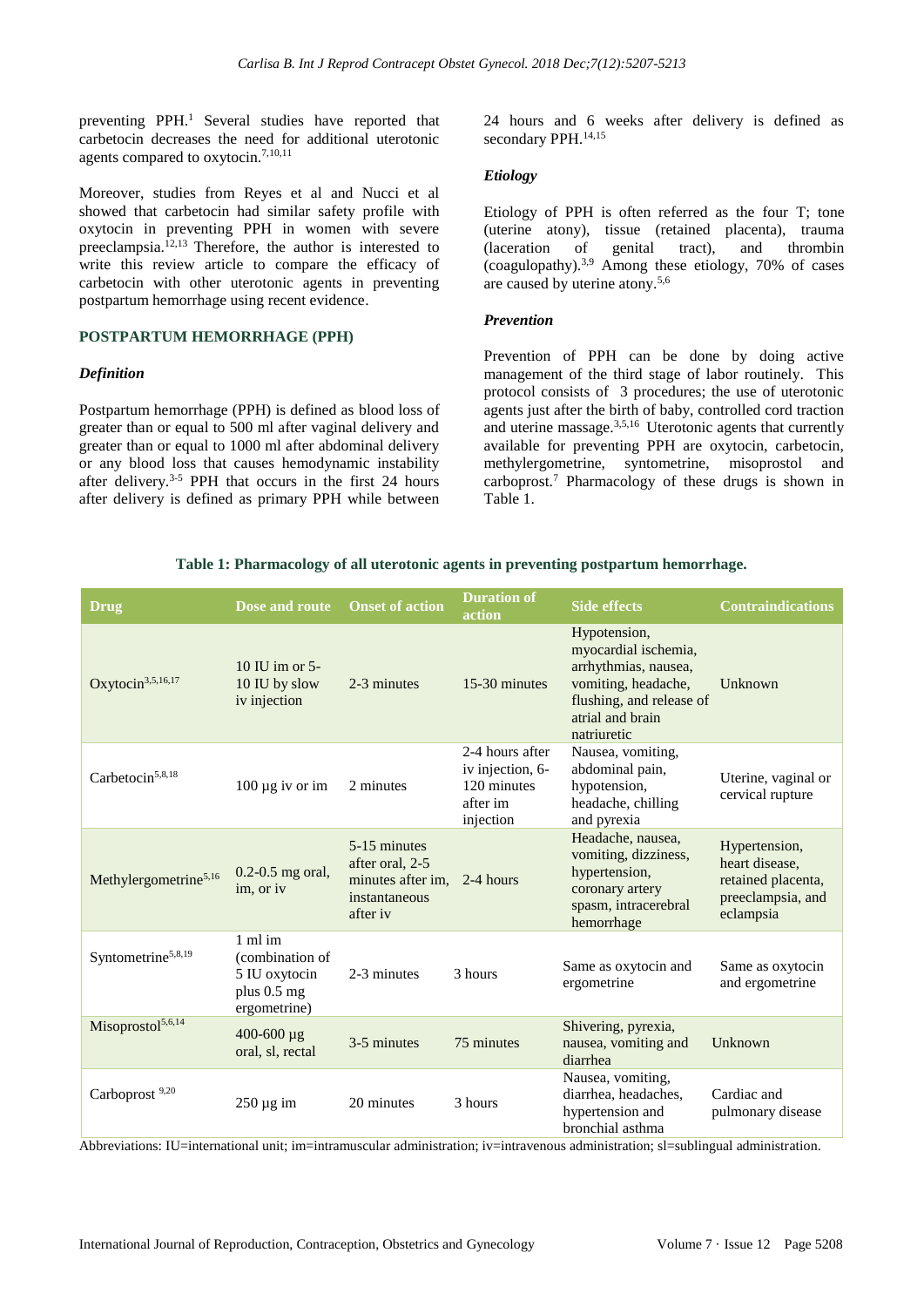#### **COMPARISON OF CARBETOCIN WITH OTHER UTEROTONIC AGENTS IN PREVENTING POSTPARTUM HEMORRHAGE**

#### *Carbetocin versus oxytocin*

Attilakos et al in 2010 conducted a double-blind randomised single centre study to compare the effectiveness of carbetocin with oxytocin for prevention of PPH in low risk patients following cesarean section. 377 women were recruited and divided into two groups. 188 women received 100 μg of intravenous carbetocin and 189 women received 5 units of intravenous oxytocin. The study found that carbetocin reduced the use of additional oxytocin when compared to oxytocin (33.5% vs 45.5%, p=0.023). Adverse effects were similar between two groups.<sup>10</sup> This study is comparable to recent studies in 2016-2017.11,21-23

Mohamed Maged et al in 2015 conducted a prospective double-blind randomized study to compare the effectiveness of carbetocin with oxytocin for prevention of PPH in high risk patients following vaginal delivery. 200 women were recruited and divided into two groups. 100 women received 100 μg of intramuscular carbetocin and 100 women received 5 units of intramuscular oxytocin. Amount of blood loss, the incidence of PPH, and the need for additional uterotonic agents were significantly lower in carbetocin group than in oxytocin group (337.73±118.77 ml vs 378±143.2 ml, 4 vs 16%, 23 vs 37%, p=0.03). Adverse effects such as nausea, vomiting, flushing, dizziness, headache, shivering, metallic taste, dyspnea, palpitation and itching were similar between two groups.<sup>11</sup>

Hassan et al in 2017 conducted a comparative prospective case-controlled single centre study to compare the effectiveness of carbetocin with oxytocin for prevention of PPH in high risk patients following cesarean section. 200 women were recruited and divided into two groups. 100 women received 100 μg of carbetocin intravenously and 100 women received 20 units of oxytocin in 500 ml of 0.9% NaCl solution as infusion (150 ml/hour). They found that amount of blood loss and the need for additional uterotonic agents were significantly lower in carbetocin group than in oxytocin group  $(557\pm304 \text{ ml vs.})$ 716±377 ml, p=0.005; 18% vs 43%, p <0.001). Adverse effects were similar between two groups.<sup>21</sup>

Two other studies by Taheripanah et al and Khalafalah et al also reached similar results. Taheripanah et al recruited 220 women following cesarean section to receive either 100 μg of carbetocin intravenously or 30 units of oxytocin as infusion. Amount of blood loss, decrease in hemoglobin level and the need for additional uterotonic agents were significantly higher in oxytocin group than in carbetocin group (552.6 ml vs 430.68 ml, p  <0.001; 2.05 vs 1.01, p=0.01; 36.4% vs 10%, p < 0.05).<sup>22</sup> Khalafalah et al recruited 88 women following cesarean section to receive either 100 μg of carbetocin intravenously or 20 units of oxytocin in 1000 ml of 0.9% NaCl solution as infusion (150ml/hour). They found that blood loss was significantly higher in oxytocin group than in carbetocin group (434.706 ml vs 366.477 ml, p=0.013).<sup>23</sup>

## *Carbetocin versus oxytocin in severe preeclampsia*

Reyes et al in 2011 conducted a prospective double-blind randomized controlled trial to compare the use of oxytocin with carbetocin for prevention of PPH in women with severe preeclampsia. 60 women were recruited and divided into two groups to receive either carbetocin (100 μg diluted in 10 ml of Ringer's lactate solution) or oxytocin (20 units diluted in 1000 ml of Ringer's lactate solution) intravenously following either vaginal delivery or cesarean section. The study found that carbetocin had similar efficacy and safety with oxytocin in preventing PPH in women with severe preeclampsia. It did not induce hypertension or oligouria.<sup>12</sup> These findings are in accordance with the recent study by Nucci et al in 2016.<sup>13</sup>

## *Carbetocin versus methylergometrine*

A quasi experimental study by Boonkoonchanok et al in 2017 compared the effectiveness between 0.1 mg of intravenous carbetocin and 0.2 mg of intravenous methylergometrine maleate for prevention of PPH in low risk patients following vaginal delivery. 64 women were recruited, 32 in each group. They found that postpartum blood loss was significantly lower in carbetocin group than in methylergometrine maleate group (246.91 ml vs 312.53 ml, p=0.038). Adverse effects like nausea and vomiting were found only in methylergometrine maleate group but none in carbetocin group.<sup>24</sup>

## *Carbetocin versus syntometrine*

[Askar](https://www.ncbi.nlm.nih.gov/pubmed/?term=Askar%20AA%5BAuthor%5D&cauthor=true&cauthor_uid=21336835) et al in 2011, conducted a prospective double-blind randomized controlled study to compare the effectiveness between 100 μg of intramuscular carbetocin and 1 ml of intramuscular syntometrine (containing 5 units of oxytocin and 0.5 mg ergometrine) for prevention of PPH in low risk patients following vaginal delivery. 240 women were recruited, 120 in each group. They found that postpartum blood loss was significantly lower in carbetocin group than in syntometrine group  $(224.6 \pm 110.6 \text{ ml} \text{ vs } 306.1 \pm 95.65 \text{ ml}, \text{ p } < 0.01)$ . Adverse effects like nausea and vomiting were significantly lower in carbetocin group than in syntometrine group  $(p < 0.05)$ while hypertension was found only in syntometrine group but none in carbetocin group.<sup>25</sup>

Those findings are comparable with another study by Samimi et al. in 2013. They recruited 200 women following vaginal delivery to receive either 100 μg of intramuscular carbetocin or 1 ml of intramuscular syntometrine (containing 5 units of oxytocin and 0.2 mg ergometrine). The study found that mean value of hemoglobin drop and the need for additional uterotonic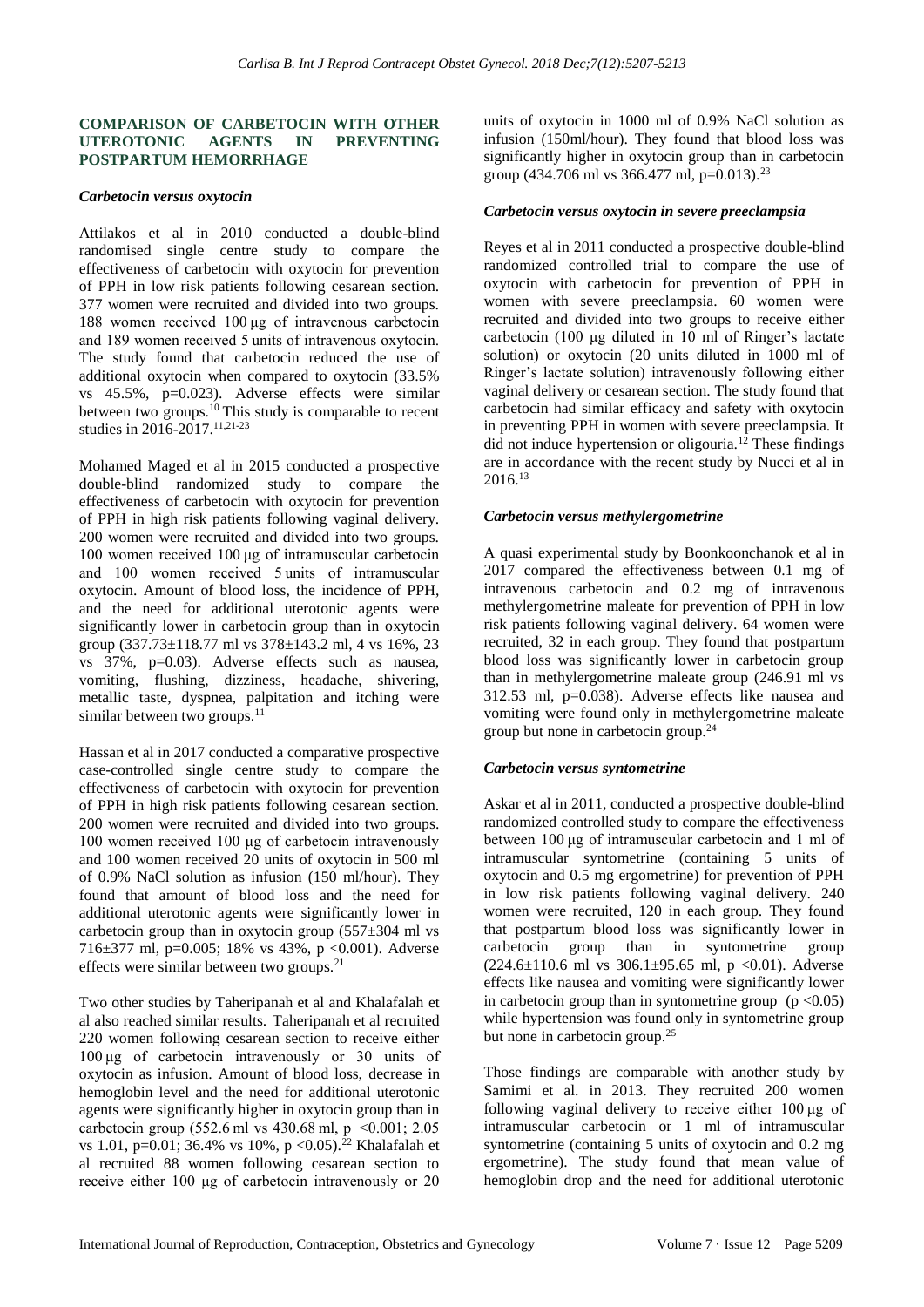agents were significantly lower in carbetocin group than in syntometrine group  $(0.39 \text{ g/dl vs } 1.04 \text{ g/dl}, p < 0.001$ ; 1% vs 11%, p=0.002). Adverse effects like nausea, abdominal pain and chill were lower in carbetocin group although the differences were not statistically significant.<sup>8</sup>

Mohamed Maged et al in 2016 conducted a double-blind randomized study to compare the effectiveness between carbetocin and syntometrine for prevention of PPH in 300 women following cesarean section. 150 women received 100 μg of intravenous carbetocin and 150 women received 1 ml of intramuscular syntometrine (containing 5 units of oxytocin and 0.2 mg ergometrine). They found that the incidence of PPH and the need for additional uterotonic agents were significantly lower in carbetocin group than in syntometrine group (2.7% vs 10%, p  $\leq 0.001$ ; 3.3% vs 17.3%, p  $\leq 0.001$ ). But, there were no significant difference regarding side effects like nausea, vomiting and shivering between two groups.<sup>26</sup>

#### *Carbetocin versus misoprostol*

In 2016 Elbohoty et al conducted a double-blind randomized controlled trial to compare the effectiveness and safety of carbetocin, misoprostol, and oxytocin for prevention of PPH following cesarean section. 263 women were recruited and divided into three groups; Group I (88 women received 100 μg of carbetocin in 1000 ml of 0.9% NaCl solution administered intravenously), Group II (89 women received 400 μg of sublingual misoprostol tablets) and Group III (86 women received 10 units of oxytocin in 1000 ml of 0.9% NaCl solution administered intravenously and additionally received 20 units of oxytocin in 500 ml of 0.9% NaCl solution as infusion over 4 hours). The study found that the incidence of PPH and decrease in hemoglobin level were highest in misoprostol group (both  $p=0.001$ ), while the use of additional uterotonic agents was lowest in carbetocin group (p=0.004). Adverse effects such as heat sensation, metallic taste, fever, and shivering were all highest in misoprostol group ( $p < 0.05$ ).<sup>7</sup> These findings are in accordance with another study by Ibrahim et al. in 2017 that compares the use of 100 μg of intravenous carbetocin with 600 μg of sublingual misoprostol for prevention of PPH in women with severe preeclampsia following vaginal delivery. 60 women were recruited, 30 in each group. The study found that the incidence of PPH was significantly lower in carbetocin group than in misoprostol group  $(3\% \text{ vs } 20\% , \text{ p=0.04})$ . Adverse effects such as abdominal pain, fever, metallic taste and shivering were also significantly lower in carbetocin group than in misoprostol group ( $p < 0.05$ ).<sup>27</sup>

| <b>Author</b>                   | <b>Sample</b> | <b>Delivery</b><br>route | <b>Drugs</b>                                                                                                                    | <b>Outcome</b>                                                                                                                                                                                                |
|---------------------------------|---------------|--------------------------|---------------------------------------------------------------------------------------------------------------------------------|---------------------------------------------------------------------------------------------------------------------------------------------------------------------------------------------------------------|
| Attilakos et al <sup>10</sup>   | 377           | CS                       | Carbetocin $100 \mu g$ iv<br>Oxytocin 5 IU iv                                                                                   | The need for additional uterotonic agents was<br>significantly lower in carbetocin group $(p=0.023)$ .<br>Adverse effects were similar between two groups.                                                    |
| Maged M et al $^{11}$           | 200           | <b>VD</b>                | Carbetocin 100 µg im<br>Oxytocin 5 IU im                                                                                        | Amount of blood loss, the incidence of PPH, and the<br>need for additional uterotonic agents were<br>significantly lower in carbetocin group $(p=0.03)$ .<br>Adverse effects were similar between two groups. |
| Hassan et $al^{21}$             | 200           | CS                       | Carbetocin $100 \mu g$ iv<br>Oxytocin 20 IU in 500<br>ml of 0.9% NaCl iv<br>(150ml/hour)                                        | Amount of blood loss and the need for additional<br>uterotonic agents were significantly lower in<br>carbetocin group ( $p=0.005$ , $p < 0.001$ ). Adverse<br>effects were similar between two groups.        |
| Taheripanah et al <sup>22</sup> | 220           | CS                       | Carbetocin $100 \mu g$ iv<br>Oxytocin 30 IU in 1000<br>ml of 0.9% NaCl iv                                                       | Amount of blood loss decrease in hemoglobin level<br>and the need for additional uterotonic agents were<br>significantly lower in carbetocin group ( $p \le 0.001$ ,<br>$p=0.01$ , $p < 0.05$ )               |
| Khalafalah et $al^{23}$         | 88            | CS                       | Carbetocin $100 \mu g$ iv<br>Oxytocin 20 IU in<br>1000 ml of 0.9% NaCl<br>iv $(150ml/hour)$                                     | Amount of blood loss was significantly lower in<br>carbetocin group ( $p=0.013$ ).                                                                                                                            |
| Reyes et al <sup>12</sup>       | 60            | CS<br><b>VD</b>          | Carbetocin $100 \mu g$ in $10$<br>ml Ringer's lactate iv<br>Oxytocin 20 IU in<br>1000 ml of Ringer's<br>lactate iv (125ml/hour) | Carbetocin had similar efficacy and safety with<br>oxytocin in preventing PPH in women with severe<br>preeclampsia.                                                                                           |
| Nucci et al <sup>13</sup>       | 60            | CS                       | Carbetocin $100 \mu g$ iv<br>Oxytocin 5 IU iv                                                                                   | Carbetocin had similar efficacy and safety with<br>oxytocin in preventing PPH in women with severe<br>preeclampsia.                                                                                           |

#### **Table 2: Comparison of carbetocin with oxytocin in preventing postpartum hemorrhage.**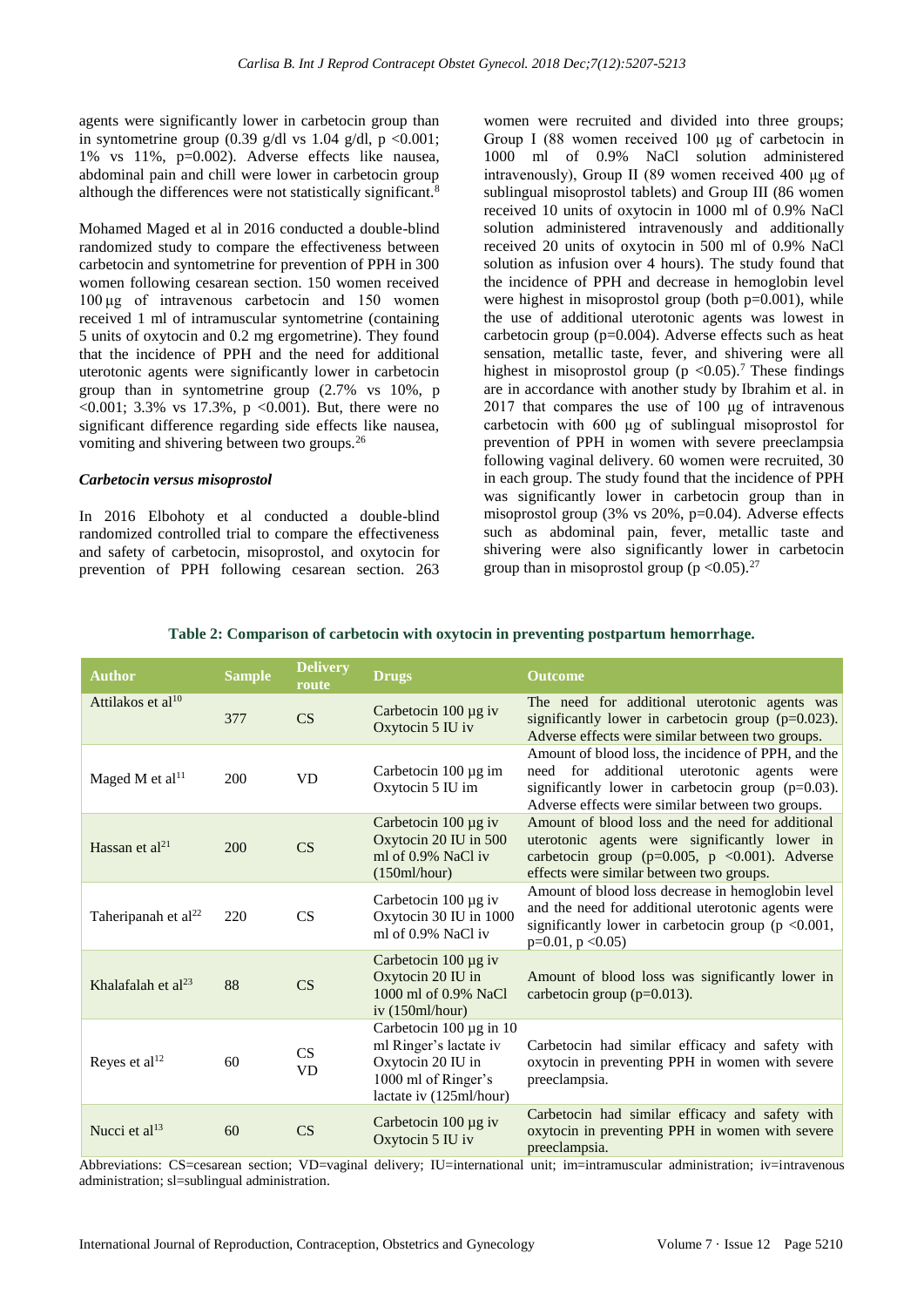| <b>Author</b>                      | <b>Sample</b> | <b>Delivery</b><br>route | <b>Drugs</b>                                                                                                              | <b>Outcome</b>                                                                                                                                                                                                                                                                                                                       |
|------------------------------------|---------------|--------------------------|---------------------------------------------------------------------------------------------------------------------------|--------------------------------------------------------------------------------------------------------------------------------------------------------------------------------------------------------------------------------------------------------------------------------------------------------------------------------------|
| Boonkoonchanok et al <sup>24</sup> | 64            | <b>VD</b>                | Carbetocin $100 \mu g$ iv<br>Methylergometrine<br>maleate 0.2 mg iv                                                       | Postpartum blood loss was significantly lower in<br>carbetocin group ( $p=0.038$ ).                                                                                                                                                                                                                                                  |
| Askar et al <sup>25</sup>          | 240           | <b>VD</b>                | Carbetocin $100 \mu g$ im<br>Syntometrine 1 ml im                                                                         | Postpartum blood loss was significantly lower in<br>carbetocin group ( $p \le 0.01$ ). Adverse effects were<br>significantly lower in carbetocin group ( $p < 0.05$ ).                                                                                                                                                               |
| Samimi et al <sup>8</sup>          | 200           | <b>VD</b>                | Carbetocin 100 µg im<br>Syntometrine 1 ml im                                                                              | Mean value of hemoglobin drop and the need for<br>additional uterotonic agents were significantly lower<br>in carbetocin group ( $p \le 0.001$ , $p=0.002$ ). Adverse<br>effects were lower in carbetocin group although the<br>differences were not statistically significant.                                                      |
| Maged M et al <sup>26</sup>        | 300           | CS                       | Carbetocin 100 µg iv<br>Syntometrine 1 ml im                                                                              | Incidence of PPH and the need for additional<br>uterotonic agents were significantly lower in<br>carbetocin group (both $p \le 0.001$ ). Adverse effects<br>were similar between two groups.                                                                                                                                         |
| Elbohoty et al <sup>7</sup>        | 263           | CS                       | Carbetocin $100 \mu g$ in<br>10 ml of 0.9% NaCl iv<br>Misoprostol 400 µg sl<br>Oxytocin 10 IU in 10<br>ml of 0.9% NaCl iv | Incidence of blood loss and decrease in hemoglobin<br>level were highest in misoprostol group compared to<br>carbetocin and oxytocin group (both $p=0.001$ ). The<br>need for additional uterotonic agents was lowest in<br>carbetocin group ( $p=0.004$ ). Adverse effects were all<br>highest in misoprostol group ( $p < 0.05$ ). |
| Ibrahim et al <sup>27</sup>        | 60            | <b>VD</b>                | Carbetocin 100 µg iv<br>Misoprostol 600µg sl                                                                              | Incidence of PPH was significantly lower in<br>carbetocin group (p=0.04). Adverse effects were also<br>significantly lower in carbetocin group ( $p < 0.05$ ).                                                                                                                                                                       |
| Ali et al <sup>15</sup>            | 150           | CS                       | Carbetocin $100 \mu g$ iv<br>Oxytocin 20 IU in<br>1000 ml of 0.9% NaCl<br>iv Misoprostol $400\mu$ g<br>rectal             | Incidence of PPH, the need for additional uterotonic<br>blood<br>transfusion.<br>and<br>decrease<br>agents.<br>in<br>hemoglobin level were all significantly lower in<br>carbetocin group ( $p \le 0.001$ , $p=0.02$ , $p \le 0.0001$ , $p$<br>$<0.05$ ).                                                                            |

Abbreviations: CS=cesarean section; VD=vaginal delivery; IU=international unit; im=intramuscular administration; iv=intravenous administration; sl=sublingual administration.

Latest study in 2018 by Ali et al compares the efficacy of carbetocin with oxytocin and rectal misoprostol for prevention of PPH in high risk patients following cesarean section**.** 150 women were recruited and divided into 3 groups; Group I (50 women received 100 µg of carbetocin intravenously), Group II (50 women received 20 units of oxytocin in 1000 ml of 0.9% NaCl solution as infusion) and Group III (50 women received 400 μg of misoprostol rectally). They found that the incidence of PPH, the need for additional uterotonic agents, blood transfusion, and decrease in hemoglobin level were all significantly lower in carbetocin group than in oxytocin group and misoprostol group ( $p < 0.001$ ,  $p=0.02$ , p  $< 0.0001$ , p $< 0.05$ ).<sup>15</sup>

#### *Carbetocin versus carboprost*

There is no published literature yet regarding the efficacy comparison between carbetocin and carboprost. All studies regarding efficacy comparison of carbetocin to other uterotonic agents in preventing postpartum hemorrhage are summarized in Table 2 and Table 3.

#### **CONCLUSION**

Carbetocin is superior to oxytocin in reducing postpartum hemorrhage and the need for additional uterotonic agents. Regarding adverse effects, carbetocin has similar adverse effects and safety profile with oxytocin. Carbetocin is also reported to be more effective than methylergometrine, syntometrine, and misoprostol. Adverse effects are fewer compared to these drugs.

There is very limited published literature regarding the efficacy of carbetocin in preventing postpartum hemorrhage in women with severe preeclampsia. Two studies reported that carbetocin is not associated with the development of oliguria or hypertension. Thus, carbetocin may be considered as a good alternative drug to oxytocin in women with severe preeclampsia. However, more studies are needed to assess the efficacy and safety of carbetocin in preeclamptic women. The author has not found any study that compares the efficacy of carbetocin to carboprost. Further studies are needed to assess the superiority between carbetocin and carboprost.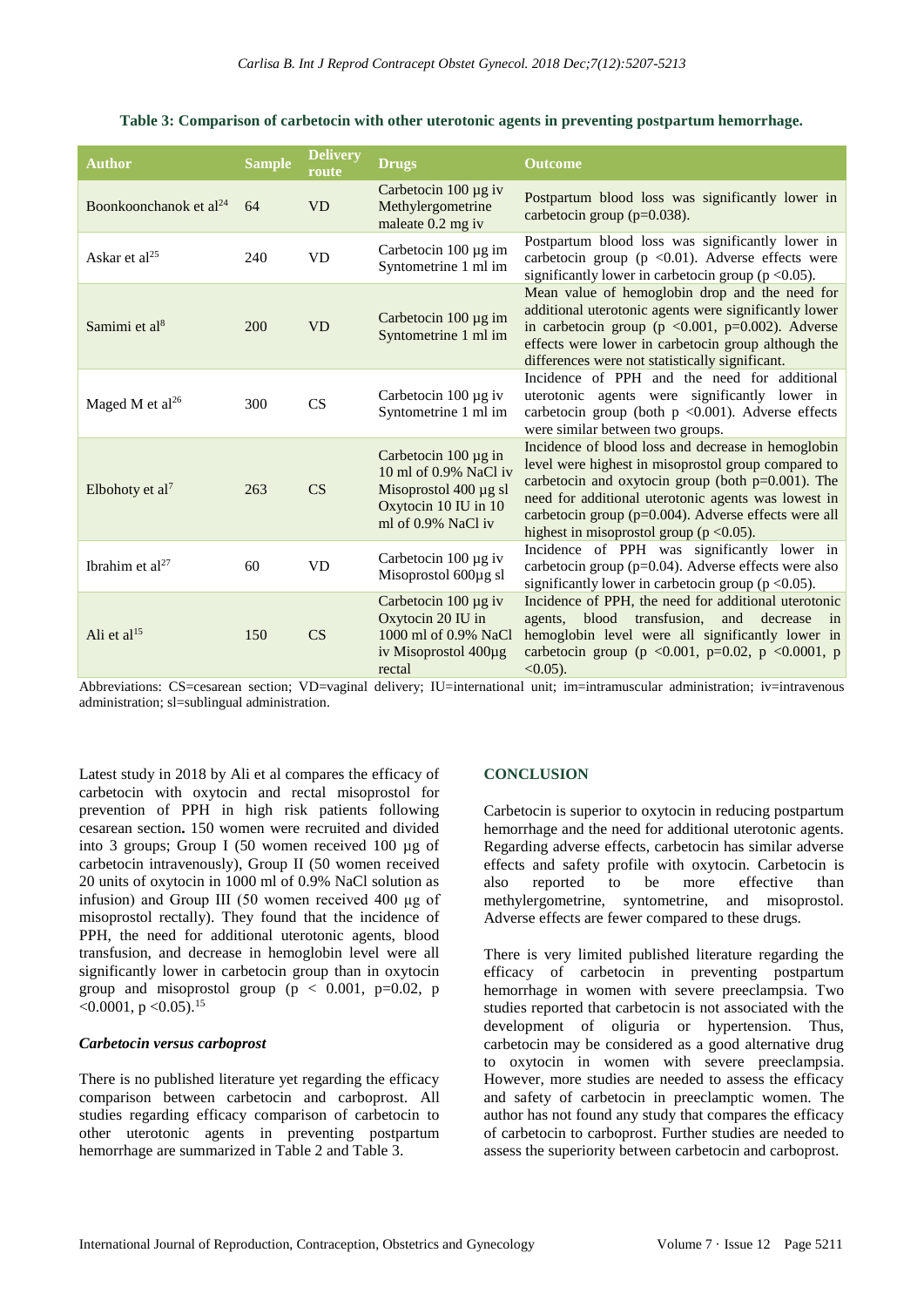Despite superiority of carbetocin to other uterotonic agents, oxytocin is still the drug of choice in preventing postpartum hemorrhage. This is due to its costeffectiveness and availability in most of health services in Indonesia since Indonesia is a developing country where health budget and infrastructure is often limited.

*Funding: No funding sources Conflict of interest: None declared Ethical approval: Not required* 

## **REFERENCES**

- 1. Seow KM, Chen KH, Wang PH, Lin YH, Hwang JL. Carbetocin versus oxytocin for prevention of postpartum hemorrhage in infertile women with twin pregnancy undergoing elective cesarean delivery. Taiwan J Obstet Gynecol. 2017;56(3):273-5.
- 2. Kemenkes RI [Ministry of Health, Republic of Indonesia]. Pusat Data dan Informasi [Center of Data and Information]. 2014.
- 3. Leduc D, Senikas V, Lalonde AB, Ballerman C, Biringer A, Delaney M, et al. Active Management of the Third Stage of Labour: Prevention and Treatment of Postpartum Hemorrhage. J Obstet Gynaecol Canada. 2009;31(10):980-93.
- 4. World Health Organization. WHO recommendations for the prevention and treatment of postpartum haemorrhage. Geneva, Switzerland: WHO Press; 2012. Available at: http://apps.who.int/iris/bitstream/10665/75411/1/978 9241548502\_eng.pdf.
- 5. Gizzo S, Patrelli TS, Gangi S Di, Carrozzini M, Saccardi C, Zambon A, et al. Which uterotonic is better to prevent the postpartum hemorrhage? Latest news in terms of clinical efficacy, side effects, and contraindications: A systematic review. Reprod Sci. 2013;20(9):1011-9.
- 6. Alwani M, Singh S, Thakur R, Mishra S. A randomized study comparing rectally administered misoprostol after spinal anesthesia versus intramuscular oxytocin for prevention of postpartum hemorrhage in caesarean section. Int J Reprod Contraception, Obstet Gynecol. 2014;33(3):512-5.
- 7. Elbohoty AEH, Mohammed WE, Sweed M, Bahaa Eldin AM, Nabhan A, Abd-El-Maeboud KHI. Randomized controlled trial comparing carbetocin, misoprostol, and oxytocin for the prevention of postpartum hemorrhage following an elective cesarean delivery. Int J Gynecol Obstet. 2016;134(3):324-8.
- 8. Samimi M, Imani-Harsini A, Abedzadeh-Kalahroudi M. Carbetocin vs. syntometrine in prevention of postpartum hemorrhage: a double blind randomized control trial. Iran Red Crescent Med J. 2013;15(9):817-22.
- 9. Bai J, Sun Q, Zhai H. A comparison of oxytocin and carboprost tromethamine in the prevention of postpartum hemorrhage in high-risk patients

undergoing cesarean delivery. Exp Ther Med. 2014;7(1):46-50.

- 10. Attilakos G, Psaroudakis D, Ash J, Buchanan R, Winter C, Donald F, et al. Carbetocin versus oxytocin for the prevention of postpartum haemorrhage following caesarean section: The results of a double-blind randomised trial. BJOG An Int J Obstet Gynaecol. 2010;117(8):929-36.
- 11. Maged AM, Hassan AM, Shehata NA. Carbetocin versus oxytocin for prevention of postpartum hemorrhage after vaginal delivery in high risk women. J Matern Neonatal Med. 2015;29(4):532-6.
- 12. Reyes OA, Gonzalez GM. Carbetocin versus oxytocin for prevention of postpartum hemorrhage in patients with severe preeclampsia: a double-blind randomized controlled trial. J Obstet Gynaecol Canada. 2011;33(11):1099-104.
- 13. Nucci B, Aya AGM, Aubry E, Ripart J. Carbetocin for prevention of postcesarean hemorrhage in women with severe preeclampsia: a before-after cohort comparison with oxytocin. J Clin Anesth. 2016;35:321-5.
- 14. Aziz S, Kazi S, Haq G, Soomro N. Oral misoprostol versus intramuscular oxytocin in the active management of the third stage of labour. J Pak Med Assoc. 2014;64(4):428-32.
- 15. Ali AEAE, Nasr AAM, Ahmed HH, Rasheedy MIE, Badawy M, Nasr AAM. Carbetocin versus Oxytocin and Misoprostol in prevention of atonic post-partum hemorrhage in high risk patients planed for cesarean delivery. Int J Reprod Contracept Obstet Gynecol. 2018;7(1):10-4.
- 16. Ramya KS, Shivanna S, Gopal N. Intravenous methergin versus intramuscular oxytocin in active management of third stage labour. Int J Recent Trends Sci Technol. 2015;14:260-4.
- 17. Mohamed HF, Mustafa GF, Ibrahim MA, Stefanos GE. Comparative study between intravenous bolus dose of carbetocin versus oxytocin during cesarean delivery in healthy parturients on blood loss: a randomized control trial. Med J Cairo Univ. 2015;83(2):167-72.
- 18. Rath W. Prevention of postpartum haemorrhage with the oxytocin analogue carbetocin. Eur J Obstet Gynecol Reprod Biol. 2009;147(1):15-20.
- 19. Government of South Australia. Ergot derivatives: prophylaxis for third stage management and postpartum haemorrhage. South Aust Perinat Pract Guidelines. 2016. Available at: http://www.sahealth.sa.gov.au/wps/wcm/connect/pub lic+content/sa+health+internet/resources/policies/erg ot+derivatives+prophylaxis+for+third+stage+manag ement+and+postpartum+haemorrhage+- +sa+perinatal+practice+guidelines.
	-
- 20. Government of South Australia. Clinical Guideline Prostaglandin Analogues for Major Postpartum Haemorrhage. South Aust Perinat Pract Guidelines. 2016. Available at: http://www.sahealth.sa.gov.au/wps/wcm/connect/pub lic+content/sa+health+internet/resources/policies/pro